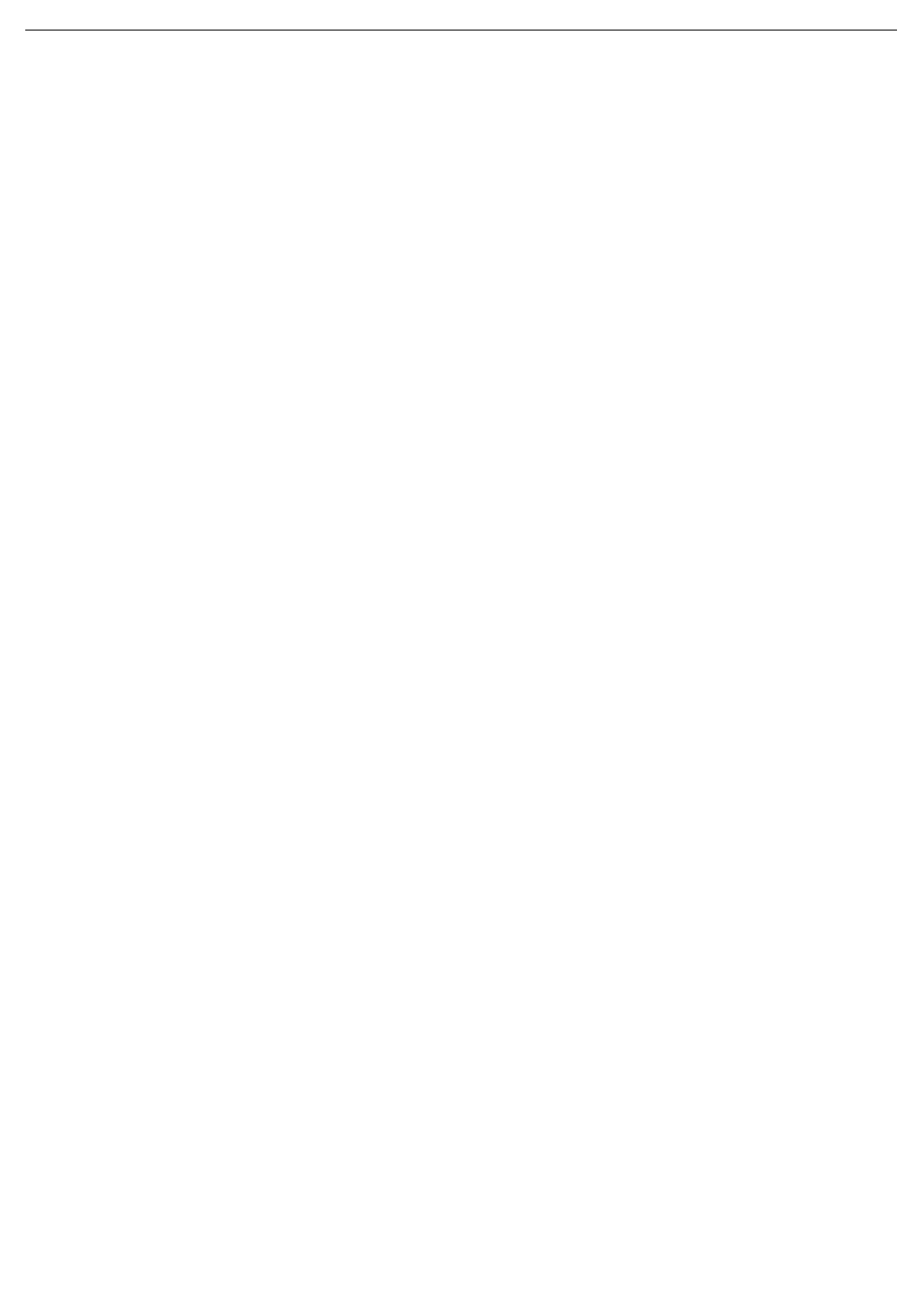This Amendment No. 2 (this "Amendment") amends and supplements the Tender Offer Statement on Schedule TO filed by Scandinavian Acquisition Sub, Inc., a Delaware corporation ("Purchaser") and a wholly owned subsidiary of Regeneron Pharmaceuticals, Inc., a New York corporation ("Regeneron"), with the U.S. Securities and Exchange Commission on May 2, 2022 (together with any subsequent amendments and supplements thereto, the "Schedule TO"). The Schedule TO relates to the offer by Purchaser to purchase all of the outstanding shares of common stock, par value \$0.0001 per share ("Shares"), of Checkmate Pharmaceuticals, Inc., a Delaware corporation ("Checkmate"), at a price of \$10.50 per share, to be paid to the seller in cash, without interest, and subject to reduction for any applicable withholding taxes, upon the terms and conditions set forth in the offer to purchase, dated May 2, 2022 (the "Offer to Purchase"), a copy of which is attached as Exhibit (a)(1)(A), and in the related letter of transmittal (the "Letter of Transmittal"), a copy of which is attached as Exhibit (a)(1)(B), which, as each may be amended or supplemented from time to time, collectively constitute the "Offer."

Except as otherwise set forth in this Amendment, the information set forth in the Schedule TO remains unchanged and is incorporated herein by reference to the extent relevant to the items in this Amendment. Capitalized terms used but not defined herein have the meanings ascribed to them in the Schedule TO.

### **Items 1 through 9 and Item 11**

The information set forth in the Offer to Purchase under "The Tender Offer—Section 16—Certain Legal Matters; Regulatory Approvals" and Items 1 through 9 and Item 11 of the Schedule TO, to the extent such Items incorporate by reference the information contained in the Offer to Purchase, are hereby amended and supplemented by replacing in its entirety the subsection titled "Securityholder Litigation," which was added to page 54 of the Offer to Purchase by Amendment No. 1 to the Tender Offer Statement on Schedule TO, filed on May 11, 2022, to read as follows:

"*Securityholder Litigation.* On May 5, 2022, a complaint was filed against Checkmate and the Checkmate Board of Directors by a purported Checkmate shareholder in the United States District Court for the Eastern District of New York captioned *Hopkins* v. *Checkmate Pharmaceuticals, Inc.*, et al., 1:22-cv-02582. A similar complaint was filed in the same court on May 13, 2022 captioned *Savage* v. *Checkmate Pharmaceuticals, Inc.*, et al., 1:22-cv-02823. On May 12, 2022, a similar complaint was filed in the United States District Court for the Eastern District of Pennsylvania captioned *Whitfield* v. *Checkmate Pharmaceuticals, Inc.*, et al., 2:22-cv-01860. We refer to the foregoing cases collectively as the "Merger Actions." The Merger Actions generally allege that the Schedule 14D-9 misrepresents and/or omits certain purportedly material information relating to financial projections, the analyses performed by Checkmate's financial advisor in connection with the Merger and potential conflicts of interest of Checkmate's officers and directors. The Merger Actions assert violations of Sections 14(d) and 14(e) of the Securities Exchange Act of 1934, and Rule 14d-9 promulgated thereunder, against all defendants (Checkmate and the Checkmate Board of Directors), and violations of Section 20(a) of the Exchange Act against Checkmate's directors. The Merger Actions seek, among other things, an injunction enjoining the consummation of the Merger, costs of the action, including plaintiffs' attorneys' fees and experts' fees, and other relief the court may deem just and proper. Checkmate has also received demand letters from purported Checkmate shareholders (which we refer to as the "Demands") requesting that Checkmate provide additional disclosures in connection with the Merger. Checkmate believes the claims asserted in the Merger Actions and the Demands are without merit. Additional lawsuits may be filed against Checkmate, the Checkmate Board of Directors, Regeneron and/or Purchaser, and additional demand letters may be received, in connection with the transactions contemplated by the Merger Agreement, including the Offer and the Merger (which we refer to as the "Transactions"), the Schedule TO and the Schedule 14D-9.

Checkmate believes that no supplemental disclosure is required under applicable laws and that the Schedule 14D-9 disclosed all material information required to be disclosed therein." However, to avoid the risk that lawsuits may delay or otherwise adversely affect the Transactions and to minimize the expense of defending such actions, Checkmate voluntarily made certain supplemental disclosures related to the proposed Transactions, all of which are set forth in Checkmate's Amendment No. 2 to its Solicitation/Recommendation Statement on Schedule 14D-9, filed by Checkmate with the SEC on May 20, 2022."

#### **Item 1.** *Summary Term Sheet.*

#### **Regulation M-A Item 1001**

The information set forth in the Offer to Purchase under the caption SUMMARY TERM SHEET is incorporated herein by reference.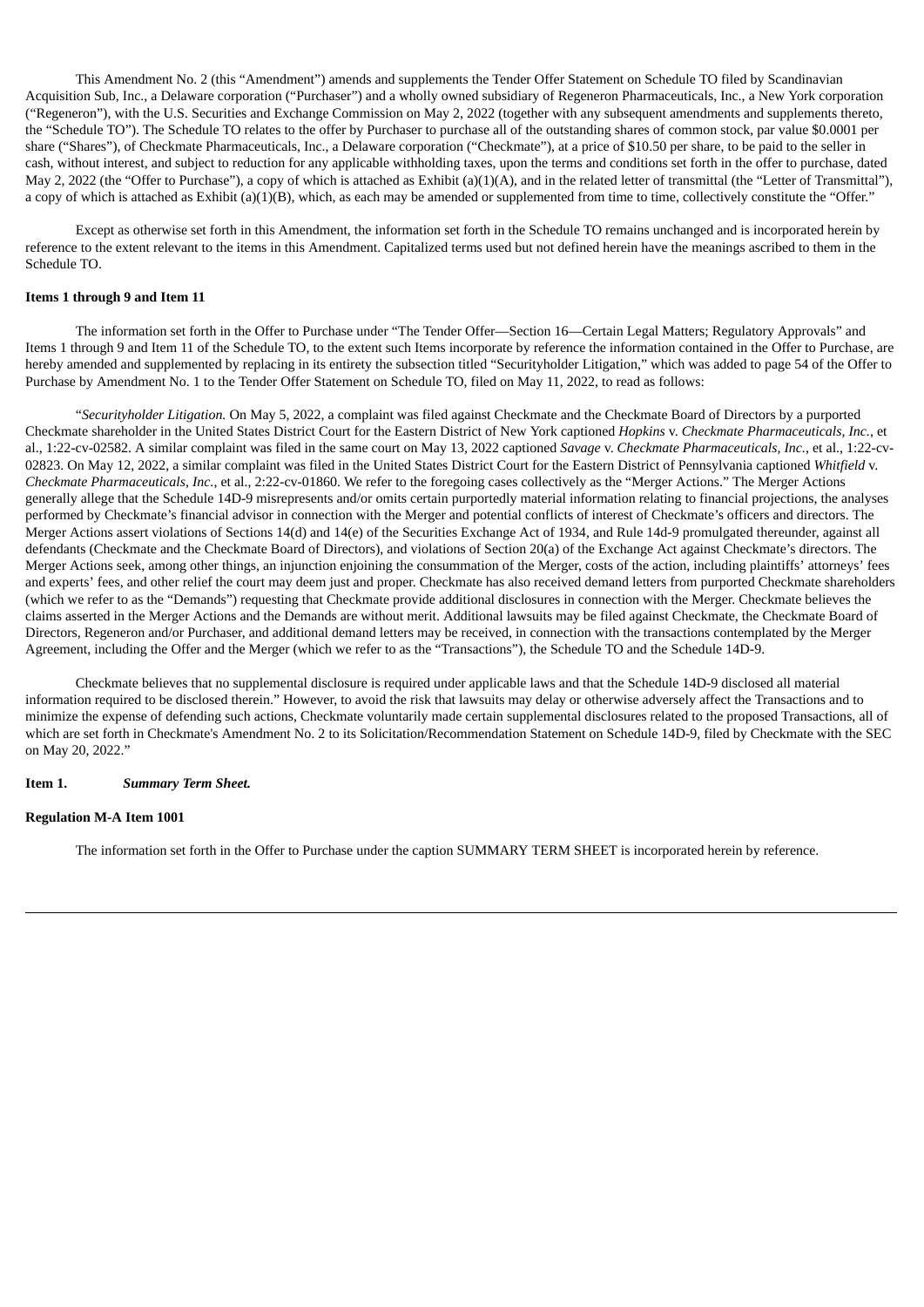## **Item 2.** *Subject Company Information.*

### **Regulation M-A Item 1002**

(a) *Name and Address.* The name, address, and telephone number of the subject company's principal executive offices are as follows:

Checkmate Pharmaceuticals, Inc. 245 Main Street, 2nd Floor Cambridge, MA 02142 (617) 682-3625

(b)-(c) *Securities*; *Trading Market and Price*. The information set forth in the Offer to Purchase under the following captions is incorporated herein by reference:

INTRODUCTION

THE TENDER OFFER — Section 6 ("Price Range of Shares; Dividends")

### **Item 3.** *Identity and Background of Filing Person.*

### **Regulation M-A Item 1003**

(a)-(c) Name and Address; Business and Background of Entities; and Business and Background of Natural Persons. The information set forth in the Offer to Purchase under the following captions is incorporated herein by reference:

SUMMARY TERM SHEET

THE TENDER OFFER — Section 8 ("Certain Information Concerning Regeneron and Purchaser")

SCHEDULE I — Information Relating to Regeneron and Purchaser

## **Item 4.** *Terms of the Transaction.*

### **Regulation M-A Item 1004**

(a) *Material Terms.* The information set forth in the Offer to Purchase is incorporated herein by reference.

## **Item 5.** *Past Contacts, Transactions, Negotiations and Agreements.*

### **Regulation M-A Item 1005**

(a) *Transactions*. The information set forth in the Offer to Purchase under the following captions is incorporated herein by reference:

SUMMARY TERM SHEET

THE TENDER OFFER — Section 10 ("Background of the Offer; Past Contacts or Negotiations with Checkmate")

-2-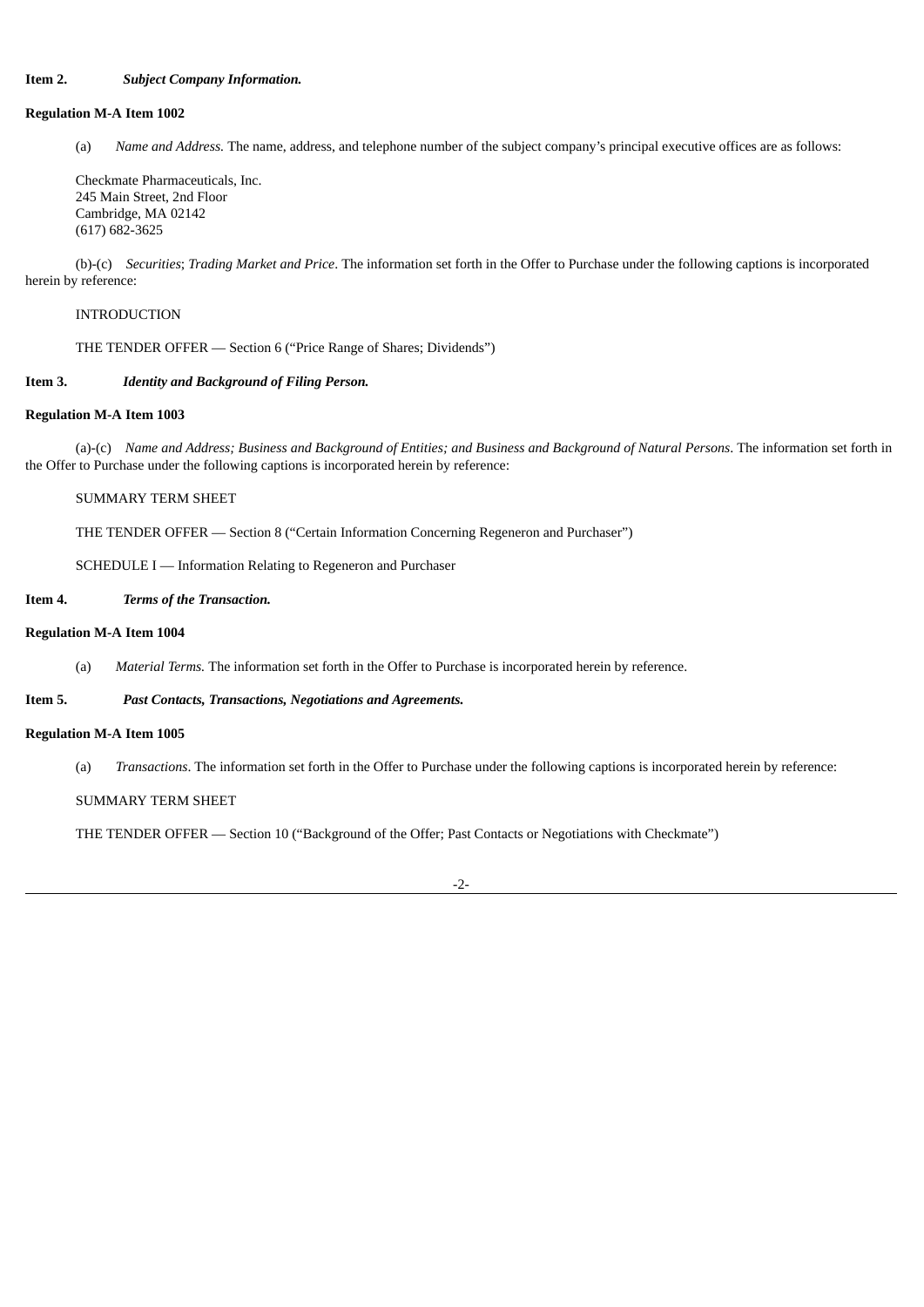(b) *Significant Corporate Events*. The information set forth in the Offer to Purchase under the following captions is incorporated herein by reference:

SUMMARY TERM SHEET

THE TENDER OFFER — Section 10 ("Background of the Offer; Past Contacts or Negotiations with Checkmate")

THE TENDER OFFER —Section 11 ("The Merger Agreement; Other Agreements")

THE TENDER OFFER — Section 12 ("Purpose of the Offer; Plans for Checkmate")

## **Item 6.** *Purposes of the Transaction and Plans or Proposals.*

### **Regulation M-A Item 1006**

- (a) *Purposes*. The information set forth in the Offer to Purchase under the following captions is incorporated herein by reference:
- THE TENDER OFFER Section 12 ("Purpose of the Offer; Plans for Checkmate")
- (c) (1)-(7) *Plans*. The information set forth in the Offer to Purchase under the following captions is incorporated herein by reference:

## SUMMARY TERM SHEET

- THE TENDER OFFER Section 9 ("Source and Amount of Funds")
- THE TENDER OFFER Section 10 ("Background of the Offer; Past Contacts or Negotiations with Checkmate")
- THE TENDER OFFER Section 11 ("The Merger Agreement; Other Agreements")

THE TENDER OFFER — Section 12 ("Purpose of the Offer; Plans for Checkmate")

THE TENDER OFFER — Section 13 ("Certain Effects of the Offer")

THE TENDER OFFER — Section 14 ("Dividends and Distributions")

### **Item 7.** *Source and Amount of Funds or Other Consideration.*

### **Regulation M-A Item 1007**

(a) *Source of Funds*. The information set forth in the Offer to Purchase under the following captions is incorporated herein by reference:

### SUMMARY TERM SHEET

THE TENDER OFFER — Section 9 ("Source and Amount of Funds")

THE TENDER OFFER — Section 10 ("Background of the Offer; Past Contacts or Negotiations with Checkmate")

(b) *Conditions*. The Offer is not subject to a financing condition.

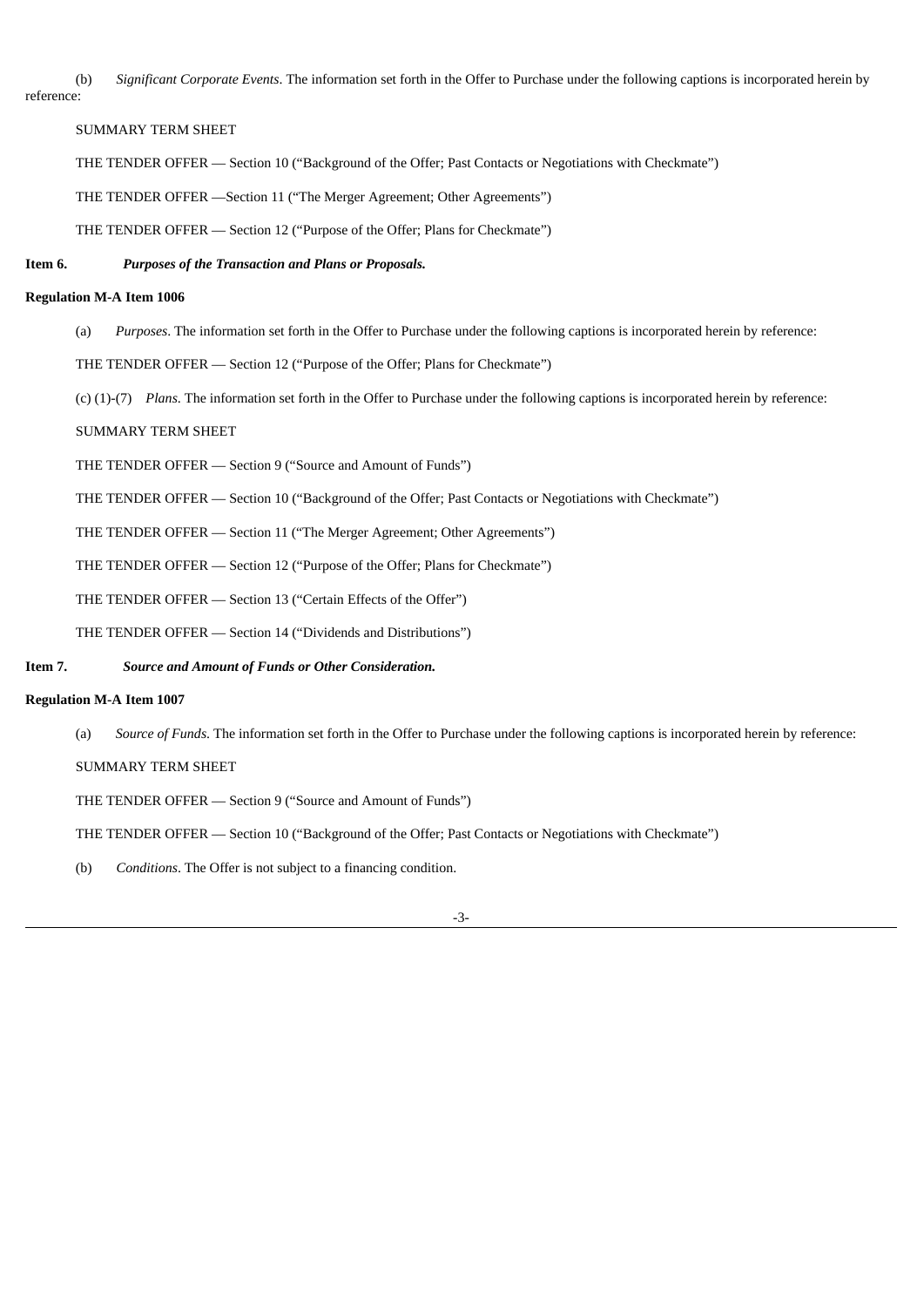(d) *Borrowed Funds*. The information set forth in the Offer to Purchase under the following captions is incorporated herein by reference:

# SUMMARY TERM SHEET

- THE TENDER OFFER Section 9 ("Source and Amount of Funds")
- THE TENDER OFFER Section 10 ("Background of the Offer; Past Contacts or Negotiations with Checkmate")
- THE TENDER OFFER Section 11 ("The Merger Agreement; Other Agreements")
- THE TENDER OFFER Section 15 ("Conditions of the Offer")

## **Item 8.** *Interest in Securities of the Subject Company.*

### **Regulation M-A Item 1008**

- (a) *Securities Ownership*. The information set forth in the Offer to Purchase under the following captions is incorporated herein by reference:
- THE TENDER OFFER Section 8 ("Certain Information Concerning Regeneron and Purchaser")

THE TENDER OFFER — Section 11 ("The Merger Agreement; Other Agreements")

THE TENDER OFFER — Section 12 ("Purpose of the Offer; Plans for Checkmate")

SCHEDULE I — Information Relating to Regeneron and Purchaser

(b) *Securities Transactions*. None.

### **Item 9.** *Persons/Assets Retained, Employed, Compensated or Used.*

### **Regulation M-A Item 1009**

(a) *Solicitations or Recommendations*. The information set forth in the Offer to Purchase under the following captions is incorporated herein by reference:

### SUMMARY TERM SHEET

THE TENDER OFFER — Section 3 ("Procedures for Accepting the Offer and Tendering Shares")

THE TENDER OFFER — Section 10 ("Background of the Offer; Past Contacts or Negotiations with Checkmate")

THE TENDER OFFER — Section 18 ("Fees and Expenses")

### **Item 10.** *Financial Statements.*

### **Regulation M-A Item 1010**

- (a) *Financial Information*. Not Applicable.
- (b) *Pro Forma Information*. Not Applicable.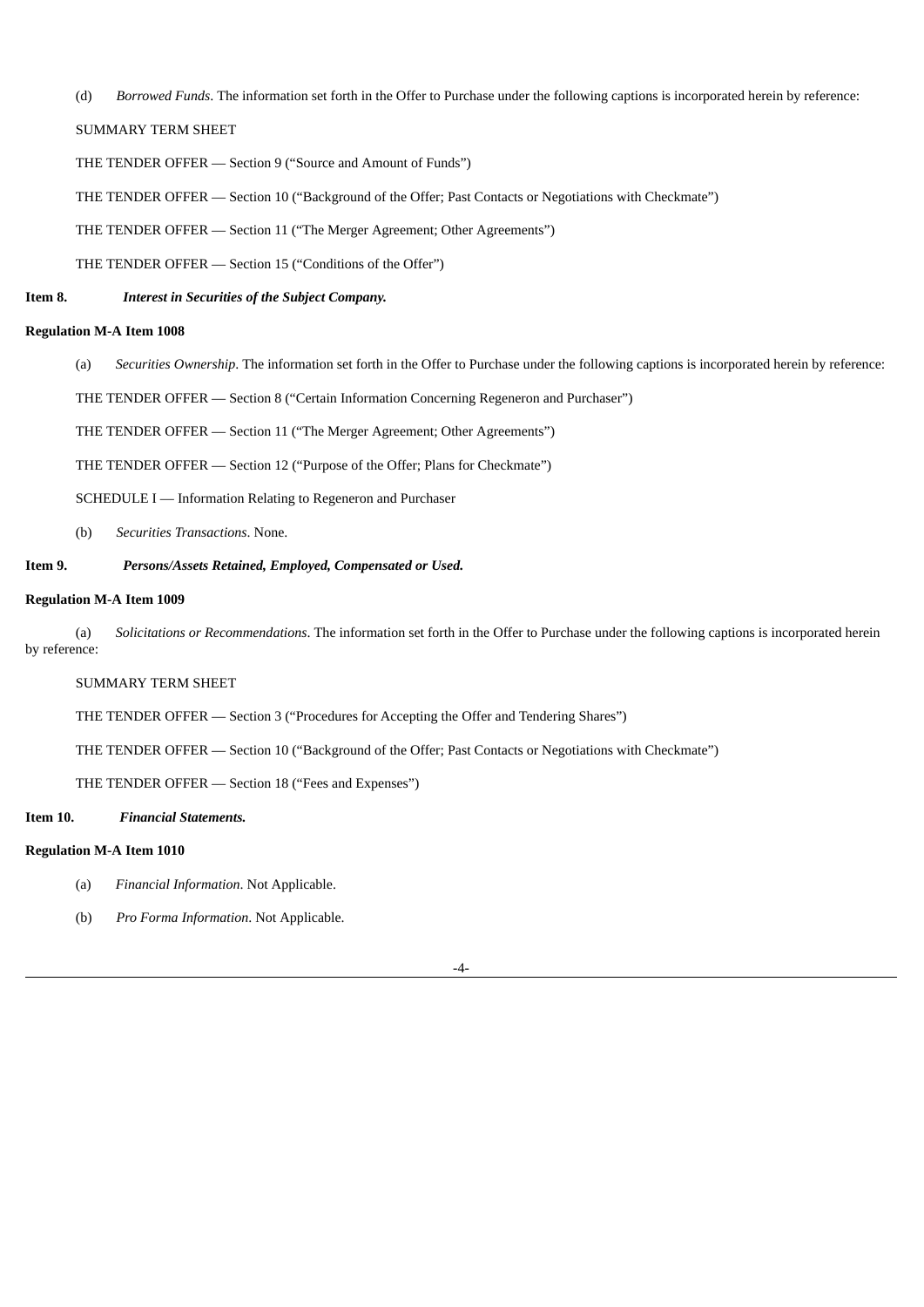## **Item 11.** *Additional Information.*

## **Regulation M-A Item 1011**

(a) *Agreements*, *Regulatory Requirements and Legal Proceedings*. The information set forth in the Offer to Purchase under the following captions is incorporated herein by reference:

SUMMARY TERM SHEET

THE TENDER OFFER — Section 10 ("Background of the Offer; Past Contacts or Negotiations with Checkmate")

THE TENDER OFFER — Section 11 ("The Merger Agreement; Other Agreements")

THE TENDER OFFER — Section 12 ("Purpose of the Offer; Plans for Checkmate")

THE TENDER OFFER — Section 13 ("Certain Effects of the Offer")

THE TENDER OFFER — Section 16 ("Certain Legal Matters; Regulatory Approvals")

(c) *Other Material Information*. The information set forth in the Offer to Purchase and the Letter of Transmittal is incorporated herein by reference.

-5-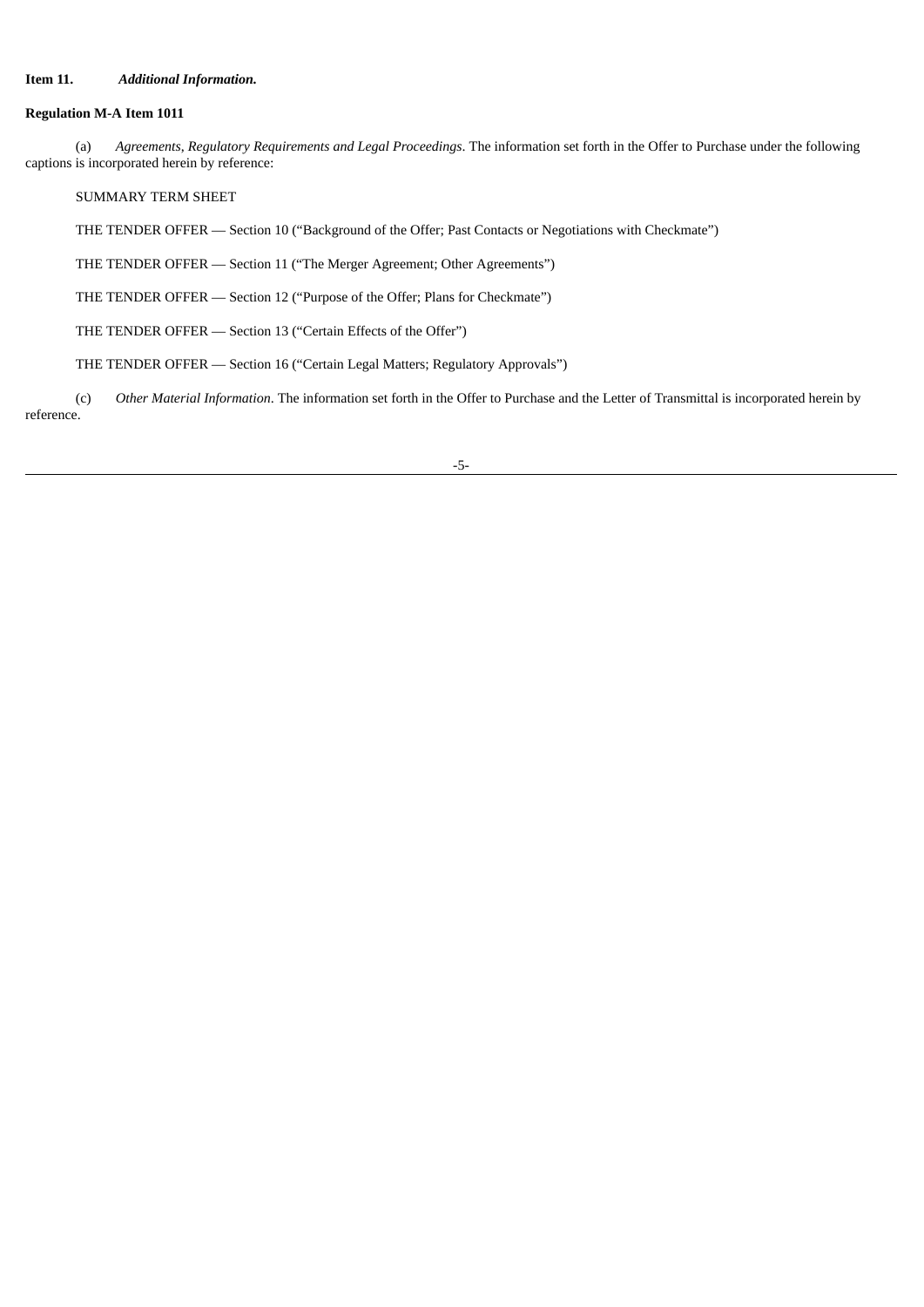## **Item 12.** *Exhibits.*

# **Regulation M-A Item 1016**

| <b>Exhibit No.</b>          | <b>Description</b>                                                                                                                                                                                                                                                                                                                                                                   |
|-----------------------------|--------------------------------------------------------------------------------------------------------------------------------------------------------------------------------------------------------------------------------------------------------------------------------------------------------------------------------------------------------------------------------------|
| $(a)(1)(A)^*$               | Offer to Purchase, dated May 2, 2022.                                                                                                                                                                                                                                                                                                                                                |
| $(a)(1)(B)^*$               | Letter of Transmittal.                                                                                                                                                                                                                                                                                                                                                               |
| $\underline{(a)(1)(C)^*}$   | Letter to Brokers, Dealers, Commercial Banks, Trust Companies and Other Nominees.                                                                                                                                                                                                                                                                                                    |
| $(a)(1)(D)^*$               | Letter to Clients for Use by Brokers, Dealers, Commercial Banks, Trust Companies and Other Nominees.                                                                                                                                                                                                                                                                                 |
| $(a)(1)(E)^*$               | Summary Advertisement as published in The New York Times on May 2, 2022                                                                                                                                                                                                                                                                                                              |
| $(a)(1)(E)^*$               | Joint Press Release issued by Regeneron Pharmaceuticals, Inc. and Checkmate Pharmaceuticals, Inc. on April 19, 2022 (incorporated by<br>reference to Exhibit 99.1 to the Schedule TO-C filed by Regeneron Pharmaceuticals, Inc. with the U.S. Securities and Exchange<br>Commission on April 19, 2022).                                                                              |
| $(a)(1)(G)^*$               | Social Media Posts from April 19, 2022 (incorporated by reference to Exhibit 99.2 to the Schedule TO-C filed by Regeneron<br>Pharmaceuticals, Inc. with the U.S. Securities and Exchange Commission on April 19, 2022).                                                                                                                                                              |
| $(d)(1)^*$                  | Agreement and Plan of Merger among Checkmate Pharmaceuticals, Inc., Regeneron Pharmaceuticals, Inc., and Scandinavian Acquisition<br>Sub, Inc., dated April 18, 2022 (incorporated by reference to Exhibit 2.1 to the Form 8-K filed by Checkmate Pharmaceuticals, Inc. with the<br>U.S. Securities and Exchange Commission on April 19, 2022).                                      |
| $(d)(2)^*$                  | Confidentiality Agreement dated March 22, 2022, between Checkmate Pharmaceuticals, Inc. and Regeneron Pharmaceuticals, Inc.                                                                                                                                                                                                                                                          |
| $(d)(3)^*$                  | Tender and Support Agreement, dated as of April 18, 2022, by and among Regeneron Pharmaceuticals, Inc., Scandinavian Acquisition Sub,<br>Inc. and certain Stockholders of Checkmate Pharmaceuticals, Inc.(incorporated by reference to Exhibit 99.1 to the Form 8-K filed by<br>Checkmate Pharmaceuticals, Inc. with the U.S. Securities and Exchange Commission on April 19, 2022). |
| $(d)(4)^*$                  | Exclusivity Agreement, dated March 22, 2022, by and between Regeneron Pharmaceuticals, Inc. and Checkmate Pharmaceuticals, Inc.                                                                                                                                                                                                                                                      |
| (g)                         | None.                                                                                                                                                                                                                                                                                                                                                                                |
| (h)                         | None.                                                                                                                                                                                                                                                                                                                                                                                |
| $107*$                      | <b>Filing fee table</b>                                                                                                                                                                                                                                                                                                                                                              |
| $\ast$<br>Previously filed. |                                                                                                                                                                                                                                                                                                                                                                                      |
| Item 13.                    | <b>Information Required by Schedule 13E-3.</b>                                                                                                                                                                                                                                                                                                                                       |
| Not applicable.             |                                                                                                                                                                                                                                                                                                                                                                                      |

-6-